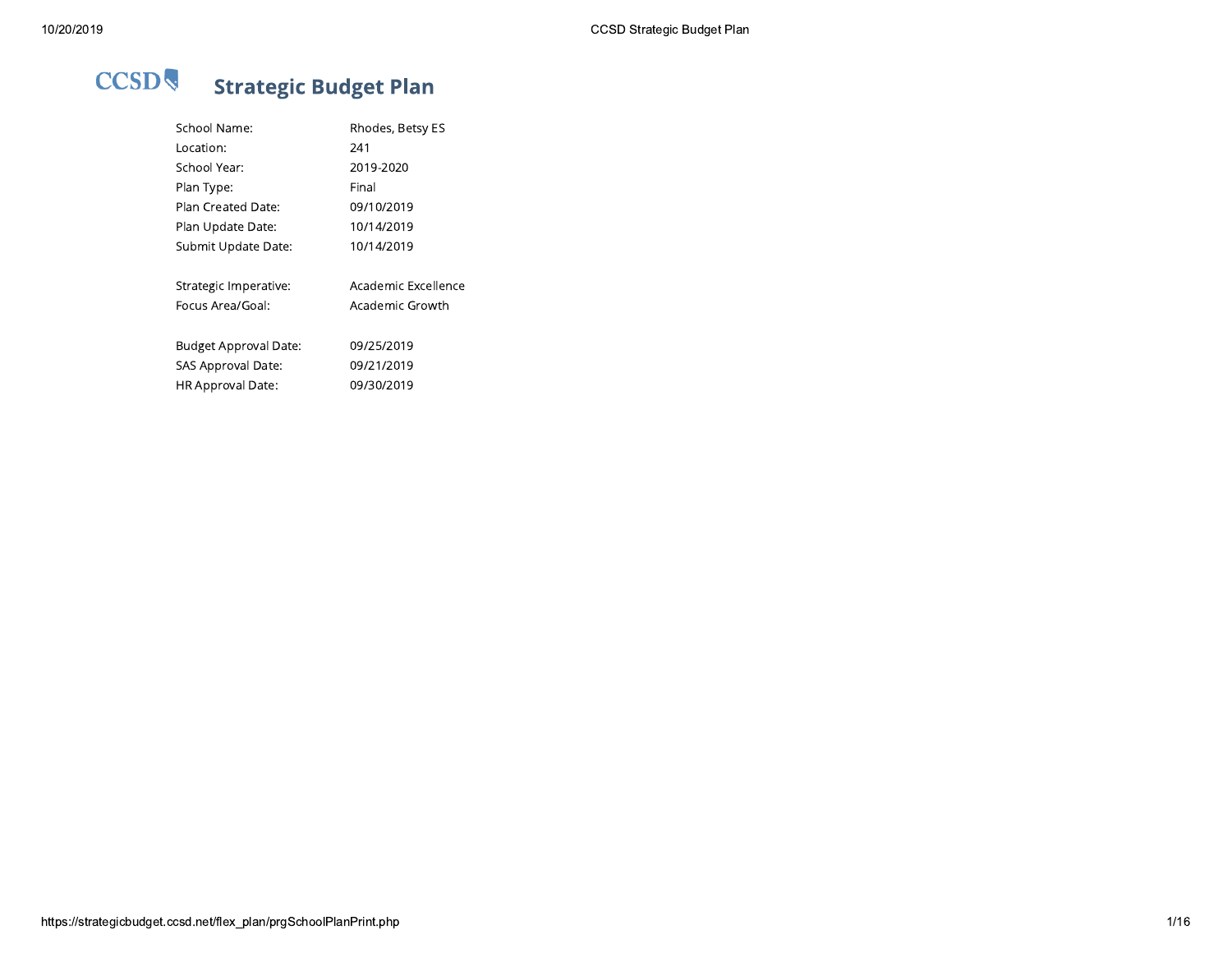## 1. Student Enrollment

| $\mathsf{No}.$           | Grade              | Enrollment |
|--------------------------|--------------------|------------|
| $\mathbf{1}$             | ECSE               | 21         |
| $\sqrt{2}$               | К                  | 91         |
| $\mathsf 3$              | 1th                | 92         |
| $\overline{\mathcal{A}}$ | 2th                | 104        |
| 5                        | 3th                | 102        |
| $\,$ 6 $\,$              | 4th                | 92         |
| $\overline{7}$           | 5th                | 110        |
| $\,8\,$                  | K-5 Total          | 591        |
| $\mathsf 9$              | Self Contained     | 13         |
| $10$                     | <b>Grand Total</b> | 625        |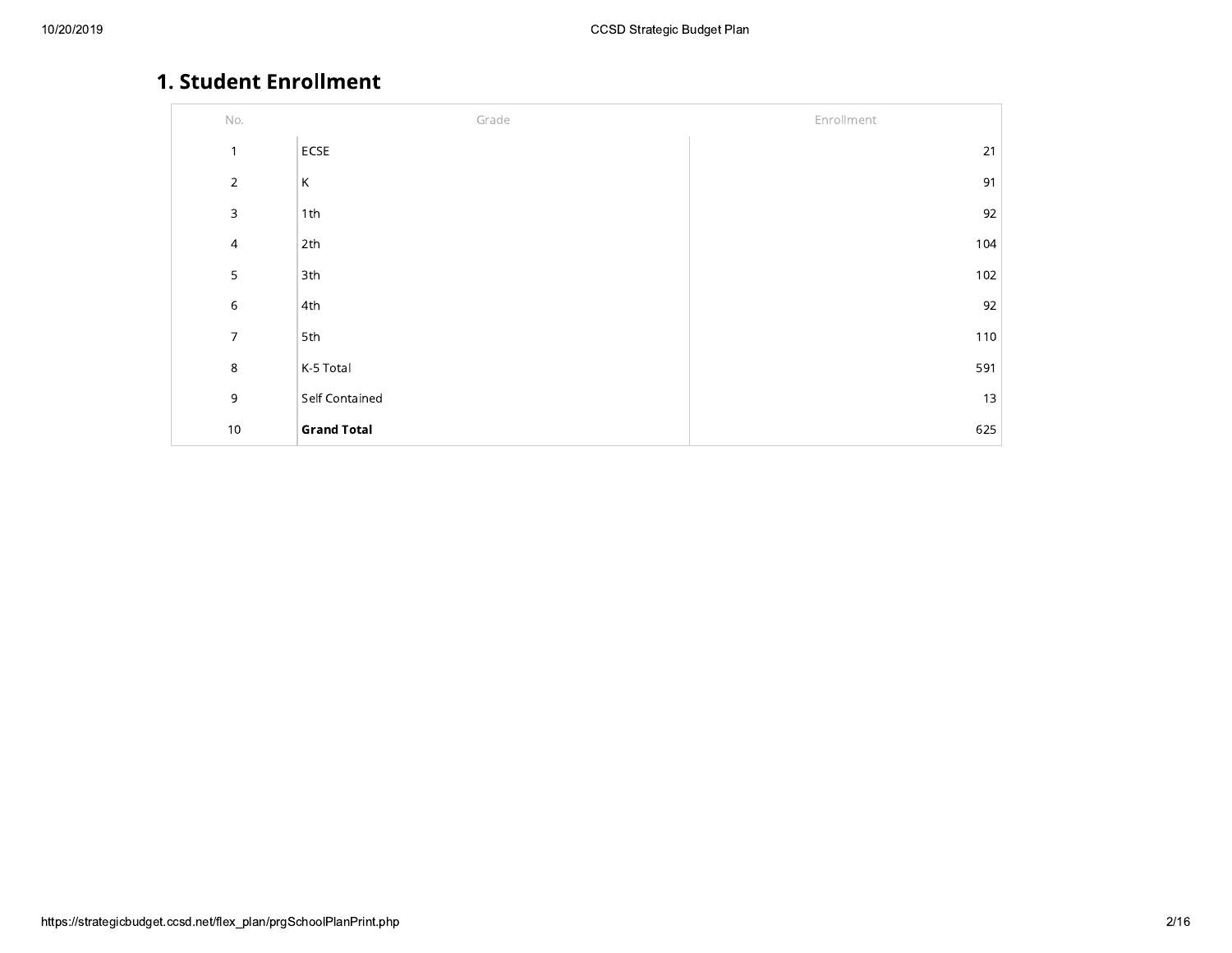## 2. Allocations

## 2.1 Administrative

| No.   | Position                 | Allocated FTE |
|-------|--------------------------|---------------|
|       | 7050 - ELE AST PRINC     | 1.00          |
| 2     | 7000 - ELE PRINC (9 MOS) | 1.00          |
| Total |                          |               |

## 2.2 Licensed

| No.            | Position                | Grade          | Enrollment | Ratio | FTE Calculated | FTE (Whole) | FTE Diff | Adjusted | Allocated FTE |
|----------------|-------------------------|----------------|------------|-------|----------------|-------------|----------|----------|---------------|
| $\mathbf{1}$   | 1000 - KDG 1 AM/1 PM    | K              | 91         | 21.0  | 4.33           | 4.00        | 0.33     | 0.00     | 4.00          |
| $\overline{2}$ | 1010 - GRADE 1          | $\mathbf{1}$   | 92         | 20.0  | 4.60           | 4.00        | 0.60     | 0.00     | 4.00          |
| 3              | 1020 - GRADE 2          | $\overline{2}$ | 104        | 20.0  | 5.20           | 5.00        | 0.20     | 0.00     | 5.00          |
| $\overline{4}$ | 1030 - GRADE 3          | 3              | 102        | 23.0  | 4.43           | 4.00        | 0.43     | 0.00     | 4.00          |
| 5              | 1040 - GRADE 4          | $\overline{4}$ | 92         | 33.5  | 2.75           | 2.00        | 0.75     | 0.00     | 2.00          |
| 6              | 1050 - GRADE 5          | 5              | 110        | 33.5  | 3.28           | 3.00        | 0.28     | 0.00     | 3.00          |
| $\overline{7}$ |                         | <b>DISCRE</b>  |            |       | 2.59           | 3.00        | 0.59     | 0.00     | 3.00          |
| 8              | 1100 - ART, ELEM        |                |            |       | 0.00           | 1.00        | 0.00     | 0.00     | 1.00          |
| 9              | 1250 - MUSIC, ELEM      |                |            |       | 0.00           | 1.00        | 0.00     | 0.00     | 1.00          |
| 10             | 1260 - PHYSICAL ED      |                |            |       | 0.00           | 1.00        | 0.00     | 0.00     | 1.00          |
| 11             | 1400 - HUMANITIES, ELEM |                |            |       | 0.00           | 0.00        | 0.00     | 0.00     | 0.00          |
| 12             | 8000 - COUNSELOR/ELE    |                |            |       | 0.00           | 1.00        | 0.00     | 0.00     | 1.00          |
| 13             | 8040 - LIBRARY ELE      |                |            |       | 0.00           | 1.00        | 0.00     | 0.00     | 1.00          |
| Total          |                         |                |            |       |                | 30.00       |          | 0.00     | 30.00         |

## 2.3 Support Staff

| No. | 'osition             | Grade | Month | Entitle Hours | Adiusted Hours |
|-----|----------------------|-------|-------|---------------|----------------|
|     | 0179 - PE INSTR ASST | 40    |       | 6.0           | b.L            |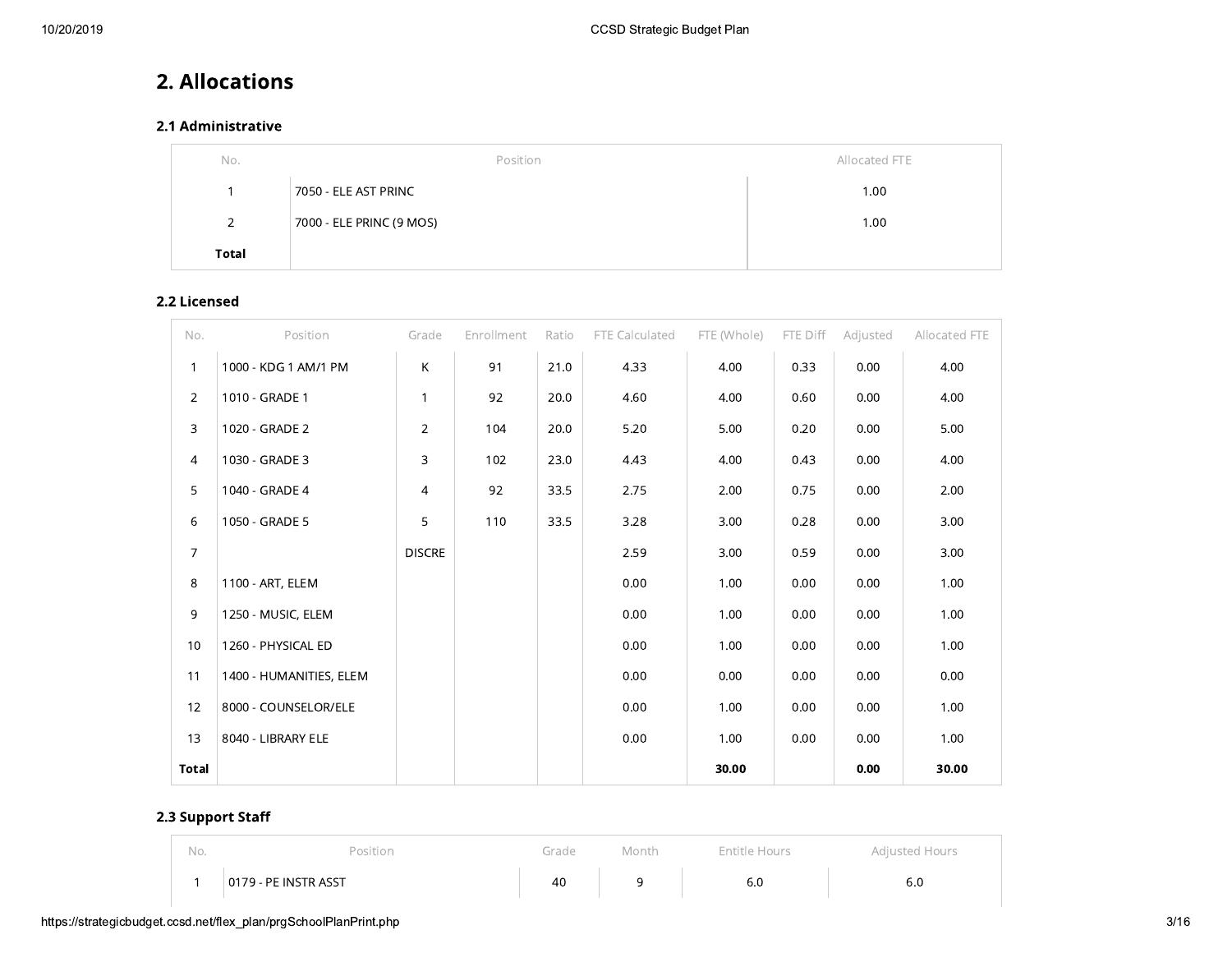| No.            | Position                 | Grade | Month | Entitle Hours | Adjusted Hours |
|----------------|--------------------------|-------|-------|---------------|----------------|
| $\overline{2}$ | 1555 - COMPUTER TECH I   | 52    | 10    | 4.0           | 4.0            |
| 3              | 0310 - SCH OFFICE MANAGE | 50    | 11    | 8.0           | 8.0            |
| $\overline{4}$ | 0143 - ELEM SCHOOL CLERK | 46    | 11    | 8.0           | 8.0            |
| 5              | 0123 - OFFICE SPEC II    | 45    | 11    | 0.0           | 0.0            |
| 6              | 0090 - FRST AID/SFTY AST | 43    | 9     | 6.0           | 6.0            |
| $\overline{7}$ | 0100 - SCHOOL AIDE       | 40    | 10    | 6.5           | 6.5            |
| 8              | 0105 - LIBRARY AIDE      | 40    | 9     | 5.0           | 5.0            |
| 9              | 8110 - HD CUST I         | 47    | 12    | 8.0           | 8.0            |
| 10             | 8040 - CUSTODIAN         | 43    | 12    | 15.0          | 15.0           |
| 11             | 8041 - TEMP CUSTODIAN    | 43    | 12    |               |                |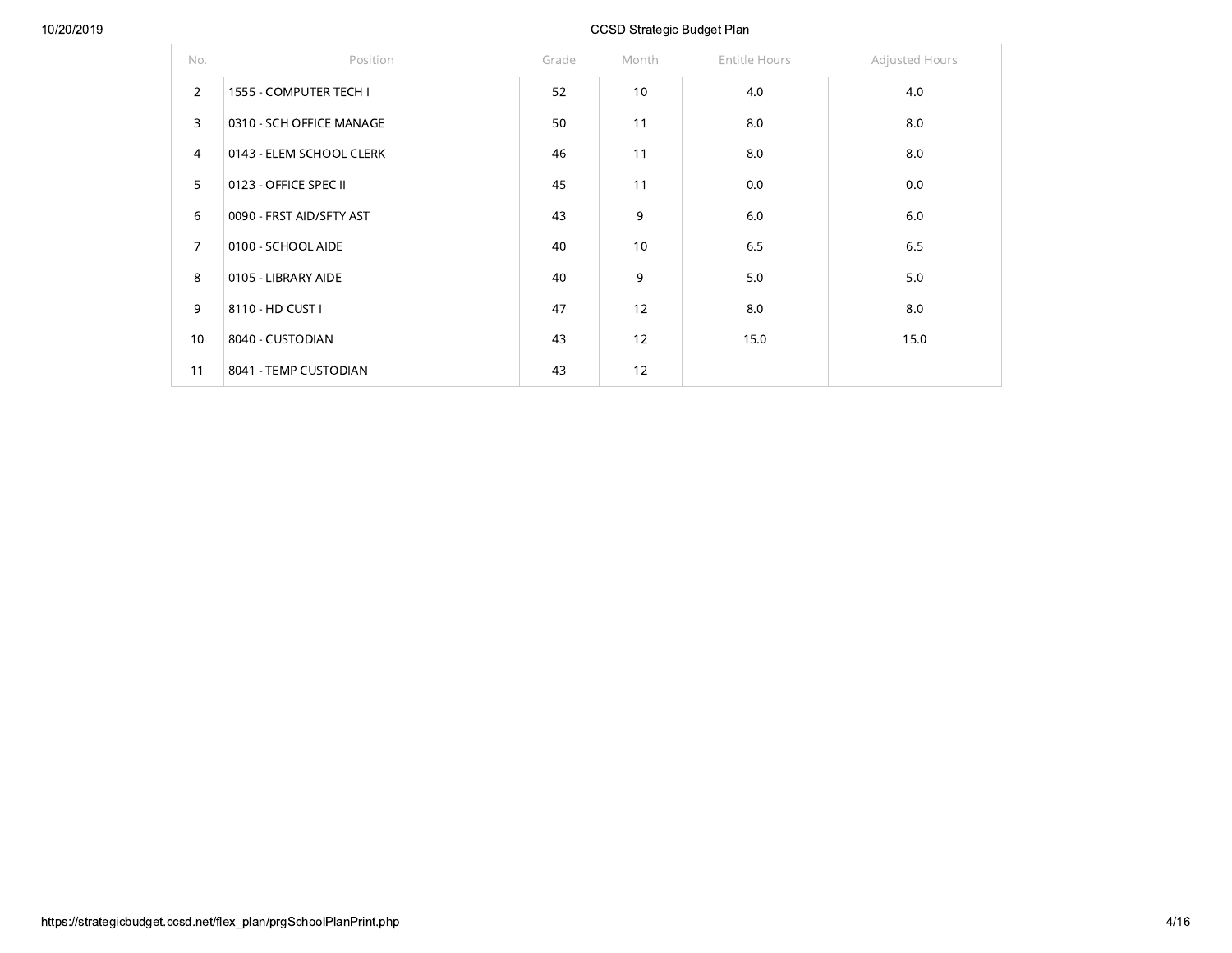# 3. Budgets

| No.                  | Type | SUB Code Grade |                | Position                               |                 | Enrollment Ratio Calculated Allocated |       | Rate | Amount         | Description |
|----------------------|------|----------------|----------------|----------------------------------------|-----------------|---------------------------------------|-------|------|----------------|-------------|
| <b>GENERAL FUND</b>  |      |                |                |                                        |                 |                                       |       |      |                |             |
| Administrative       |      |                |                |                                        |                 |                                       |       |      |                |             |
| $\mathbf{1}$         | PCS  |                |                | 7000 - ELE PRINC<br>(9 MOS)            |                 | 1.00                                  | 1.00  |      | \$155,373.30   |             |
| $\overline{2}$       | PCS  |                |                | 7050 - ELE AST<br><b>PRINC</b>         |                 | 1.00                                  | 1.00  |      | \$127,294.66   |             |
| <b>Total</b>         |      |                |                |                                        |                 |                                       | $2.0$ |      | \$282,667.96   |             |
| Licensed             |      |                |                |                                        |                 |                                       |       |      |                |             |
| $\mathbf{1}$         | PCS  |                | <b>DISCRE</b>  |                                        |                 | 2.59                                  | 3.00  |      | \$258,325.88   |             |
| $\overline{2}$       | PCS  |                | Κ              | 1000 - KDG                             | $91 \mid 21.00$ | 4.33                                  | 4.00  |      | \$344,434.51   |             |
| 3                    | PCS  |                | $\mathbf{1}$   | 1010 - GRADE 1                         | $92 \mid 20.00$ | 4.60                                  | 4.00  |      | \$344,434.51   |             |
| 4                    | PCS  |                | $\overline{2}$ | 1020 - GRADE 2                         | $104$ 20.00     | 5.20                                  | 5.00  |      | \$430,543.14   |             |
| 5                    | PCS  |                | 3              | 1030 - GRADE 3                         | $102$ 23.00     | 4.43                                  | 4.00  |      | \$344,434.51   |             |
| 6                    | PCS  |                | $\overline{4}$ | 1040 - GRADE 4                         | $92 \mid 33.50$ | 2.75                                  | 2.00  |      | \$172,217.26   |             |
| $\overline{7}$       | PCS  |                | 5              | 1050 - GRADE 5                         | $110$ 33.50     | 3.28                                  | 3.00  |      | \$258,325.88   |             |
| 8                    | PCS  |                |                | 1100 - ART,<br><b>ELEM</b>             |                 | 1.00                                  | 1.00  |      | \$86,108.63    |             |
| 9                    | PCS  |                |                | 1250 - MUSIC,<br>ELEM                  |                 | 1.00                                  | 1.00  |      | \$86,108.63    |             |
| 10                   | PCS  |                |                | 1260 - PHYSICAL<br>ED                  |                 | 1.00                                  | 1.00  |      | \$86,108.63    |             |
| 11                   | PCS  |                |                | $1400 -$<br>HUMANITIES,<br><b>ELEM</b> |                 | 0.00                                  | 0.00  |      | \$0.00         |             |
| 12                   | PCS  |                |                | $8000 -$<br>COUNSELOR/ELE              |                 | 1.00                                  | 1.00  |      | \$86,108.63    |             |
| 13                   | PCS  |                |                | 8040 - LIBRARY<br><b>ELE</b>           |                 | 1.00                                  | 1.00  |      | \$86,108.63    |             |
| Subtotal             |      |                |                |                                        |                 |                                       | 30.0  |      | \$2,583,258.84 |             |
| <b>Support Staff</b> |      |                |                |                                        |                 |                                       |       |      |                |             |
| $\mathbf{1}$         | PCS  |                |                | 0090 - FRST<br>AID/SFTY AST            |                 | 6.00                                  | 6.00  |      | \$31,411.81    |             |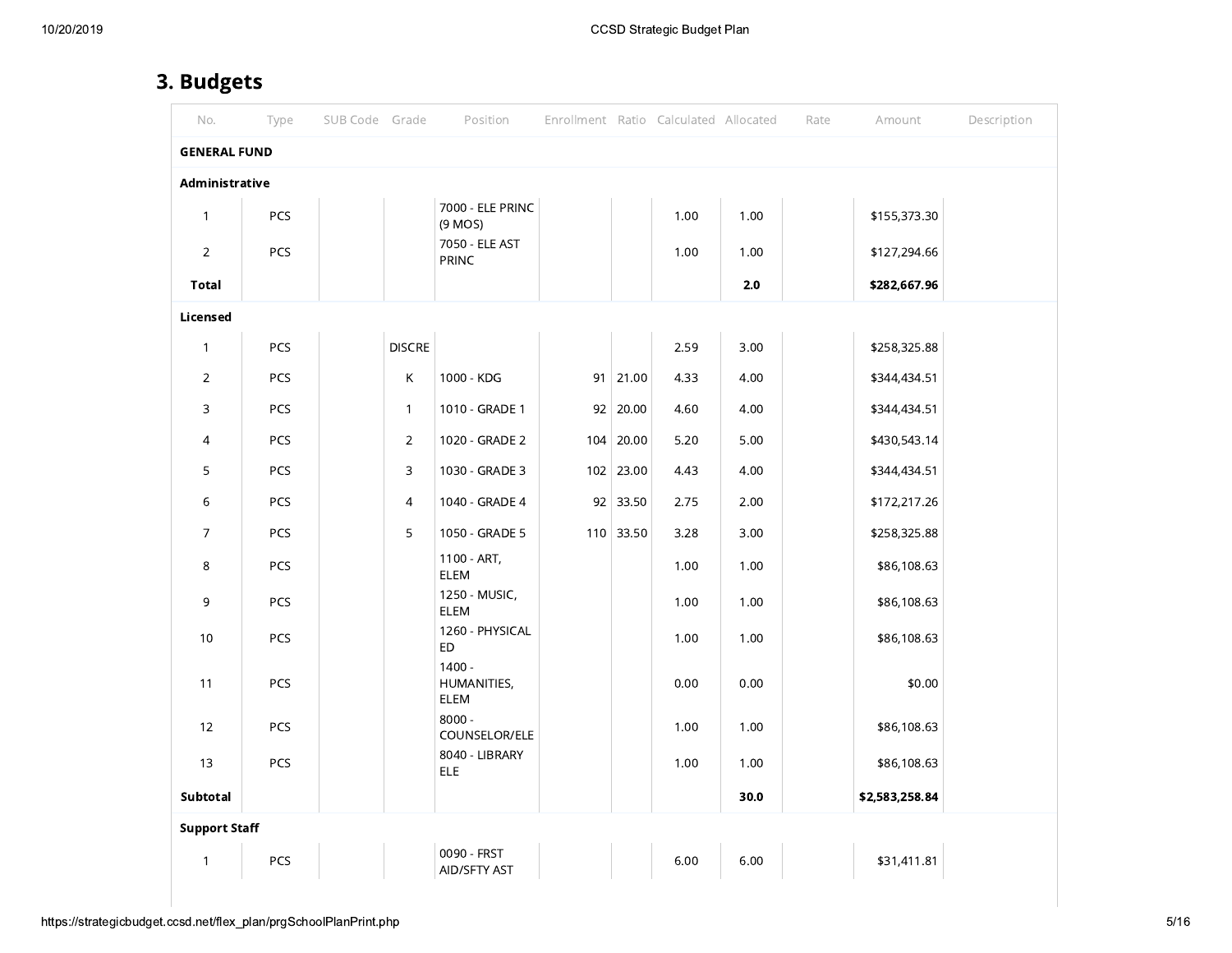|                 |            |                |                                              |      | ooob onalogio baagon ilan             |                |            |              |                                                                                                                      |
|-----------------|------------|----------------|----------------------------------------------|------|---------------------------------------|----------------|------------|--------------|----------------------------------------------------------------------------------------------------------------------|
| No.             | Type       | SUB Code Grade | Position                                     |      | Enrollment Ratio Calculated Allocated |                | Rate       | Amount       | Description                                                                                                          |
| $\overline{2}$  | PCS        |                | 0100 - SCHOOL<br><b>AIDE</b>                 |      | 6.50                                  | 6.50           |            | \$32,029.19  |                                                                                                                      |
| 3               | PCS        |                | 0105 - LIBRARY<br><b>AIDE</b>                |      | 5.00                                  | 5.00           |            | \$23,896.30  |                                                                                                                      |
| 4               | PCS        |                | 0123 - OFFICE<br>SPEC II                     |      | 0.00                                  | 0.00           |            | \$0.00       |                                                                                                                      |
| 5               | PCS        |                | 0143 - ELEM<br><b>SCHOOL CLERK</b>           |      | 8.00                                  | 8.00           |            | \$55,029.72  |                                                                                                                      |
| 6               | PCS        |                | 0179 - PE INSTR<br>ASST                      |      | 6.00                                  | 6.00           |            | \$27,480.07  |                                                                                                                      |
| $\overline{7}$  | PCS        |                | 0310 - SCH<br>OFFICE MANAGE                  |      | 8.00                                  | 8.00           |            | \$66,981.73  |                                                                                                                      |
| $\,8\,$         | PCS        |                | $1555 -$<br><b>COMPUTER</b><br><b>TECH I</b> |      | 4.00                                  | 4.00           |            | \$28,737.90  |                                                                                                                      |
| 9               | PCS        |                | $8040 -$<br>CUSTODIAN                        |      | 15.00                                 | 15.00          |            | \$94,971.07  |                                                                                                                      |
| 10              | PCS        |                | 8041 - TEMP<br>CUSTODIAN                     |      | 0.00                                  | 0.00           |            | \$0.00       |                                                                                                                      |
| 11              | PCS        |                | 8110 - HD CUST I                             |      | 8.00                                  | 8.00           |            | \$62,556.39  |                                                                                                                      |
| Subtotal        |            |                |                                              |      |                                       | 66.5           |            | \$423,094.18 |                                                                                                                      |
| <b>Supplies</b> |            |                |                                              |      |                                       |                |            |              |                                                                                                                      |
| $\mathbf{1}$    | SPLY       |                |                                              | 625  |                                       |                | \$120.00   | \$75,000.00  |                                                                                                                      |
| Subtotal        |            |                |                                              |      |                                       | 0.0            |            | \$75,000.00  |                                                                                                                      |
| Add-on          |            |                |                                              |      |                                       |                |            |              |                                                                                                                      |
| Subtotal        |            |                |                                              |      |                                       | $\mathbf{0.0}$ |            | \$0.00       |                                                                                                                      |
| <b>SLA</b>      |            |                |                                              |      |                                       |                |            |              |                                                                                                                      |
| $\mathbf{1}$    | <b>SLA</b> | <b>ELLPT</b>   |                                              | 6    |                                       |                | \$190.33   |              | English Language<br>Learner<br><b>Placement Testing</b><br>\$1,141.98 Personnel<br>(@106.86 perpupil<br>allocated to |
| $\overline{2}$  | <b>SLA</b> | FDLM           |                                              | $10$ |                                       |                | \$1,447.99 | \$14,812.94  | school)<br>Landscape<br>Maintenance                                                                                  |
| 3               | <b>SLA</b> | <b>MAP</b>     |                                              | 384  |                                       |                | \$2.50     |              | Measures of<br>Academic<br>\$960.00 Progress (MAP)<br>Testing<br>Protocols/Licenses                                  |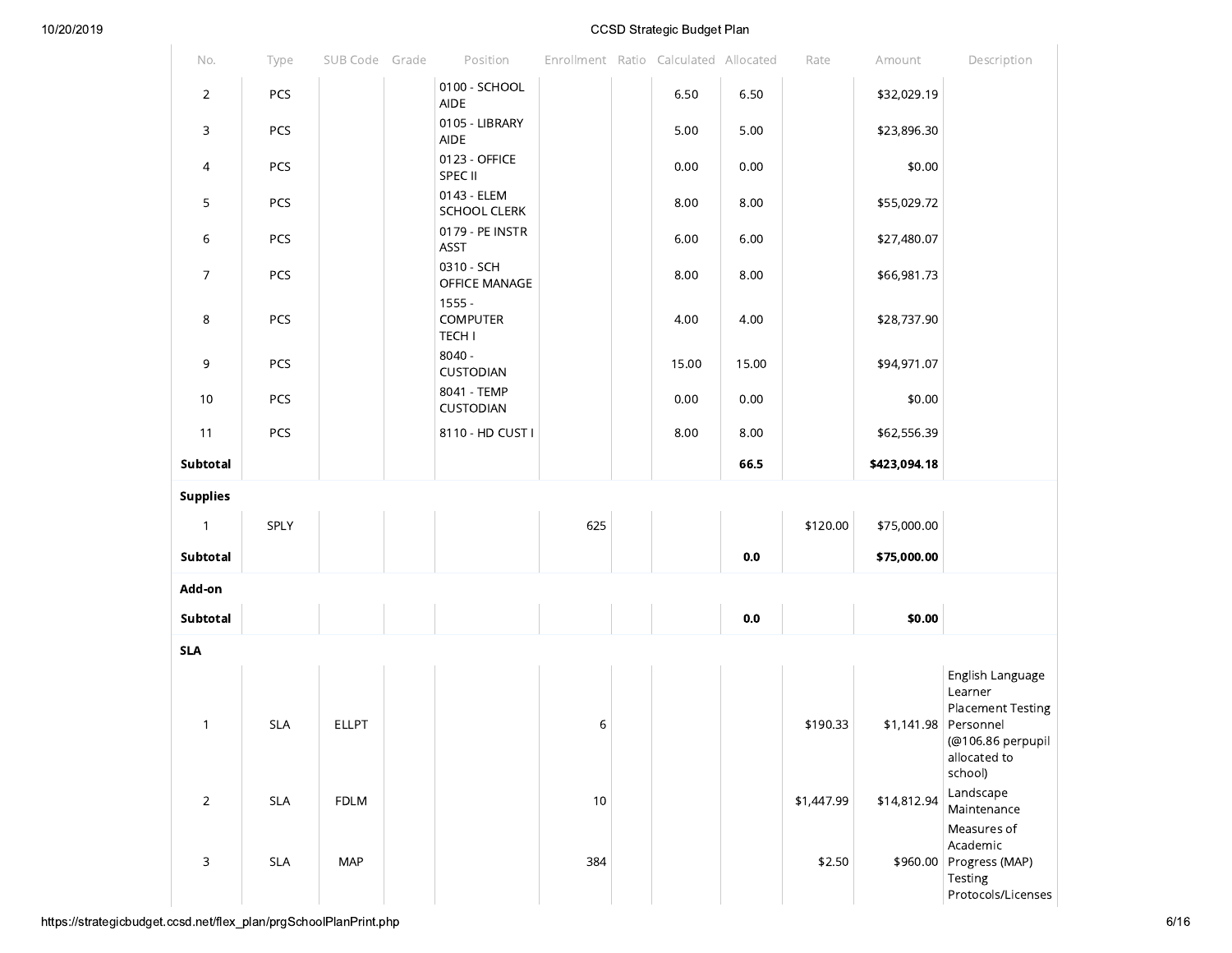| No.                 | Type       | SUB Code Grade | Position | Enrollment Ratio Calculated Allocated |  |         | Rate        | Amount           | Description                                                        |
|---------------------|------------|----------------|----------|---------------------------------------|--|---------|-------------|------------------|--------------------------------------------------------------------|
| 4                   | <b>SLA</b> | <b>WIDA</b>    |          | 18                                    |  |         | \$27.75     | \$499.50 Testing | WIDA ACCESS 2.0<br>Protocols/Licenses                              |
| 5                   | <b>SLA</b> | UTIL           |          |                                       |  |         |             | \$163,480.00     | Utilities and Trash<br>Disposal                                    |
| 6                   | <b>SLA</b> | PTSE           |          |                                       |  |         |             |                  | Partnership<br>\$10.03 Transportation for<br><b>Special Events</b> |
| $\overline{7}$      | <b>SLA</b> | <b>FCESS</b>   |          |                                       |  |         |             | \$398.84         | Family &<br>Community<br>Engagement<br><b>Support Services</b>     |
| 8                   | <b>SLA</b> | SAAP           |          |                                       |  |         |             | \$117.61         | Substance Abuse<br>Awareness<br>Program<br>Instructors             |
| 9                   | <b>SLA</b> | GATE           |          |                                       |  |         |             | \$66,732.83      | Gifted and<br>Talented<br>Education<br>Specialists                 |
| 10                  | <b>SLA</b> | TRANSP         |          | $\overline{2}$                        |  |         | \$11,053.86 | \$22,107.72      | <b>General Education</b><br>Transportation                         |
| 11                  | <b>SLA</b> | ATDEO          |          |                                       |  |         |             |                  | Attendance<br>\$4,348.29 Enforcement<br>Officer                    |
| 12                  | <b>SLA</b> | ESSA           |          |                                       |  |         |             | \$1,049.07       | <b>Student Success</b><br>Advocates                                |
| 13                  | <b>SLA</b> | <b>ESDJCS</b>  |          |                                       |  |         |             | \$5,928.79       | Juvenile<br>Correctional<br>Schools                                |
| Subtotal            |            |                |          |                                       |  | $0.0\,$ |             | \$281,587.60     |                                                                    |
| <b>Carry Over</b>   |            |                |          |                                       |  |         |             |                  |                                                                    |
| $\mathbf{1}$        | CARRYOVER  |                |          |                                       |  |         |             |                  | \$31,177.93 Carry Over                                             |
| Subtotal            |            |                |          |                                       |  | 0.0     |             | \$31,177.93      |                                                                    |
| <b>Budget Cuts</b>  |            |                |          |                                       |  |         |             |                  |                                                                    |
| Subtotal            |            |                |          |                                       |  | $0.0\,$ |             | \$0.00           |                                                                    |
| Total<br>Allocation |            |                |          |                                       |  | 98.5    |             | \$3,676,786.51   |                                                                    |
| <b>SB178 FUND</b>   |            |                |          |                                       |  |         |             |                  |                                                                    |
| $\mathbf{1}$        | SB178      |                |          | 37                                    |  |         | \$1,200.00  | \$44,400.00      |                                                                    |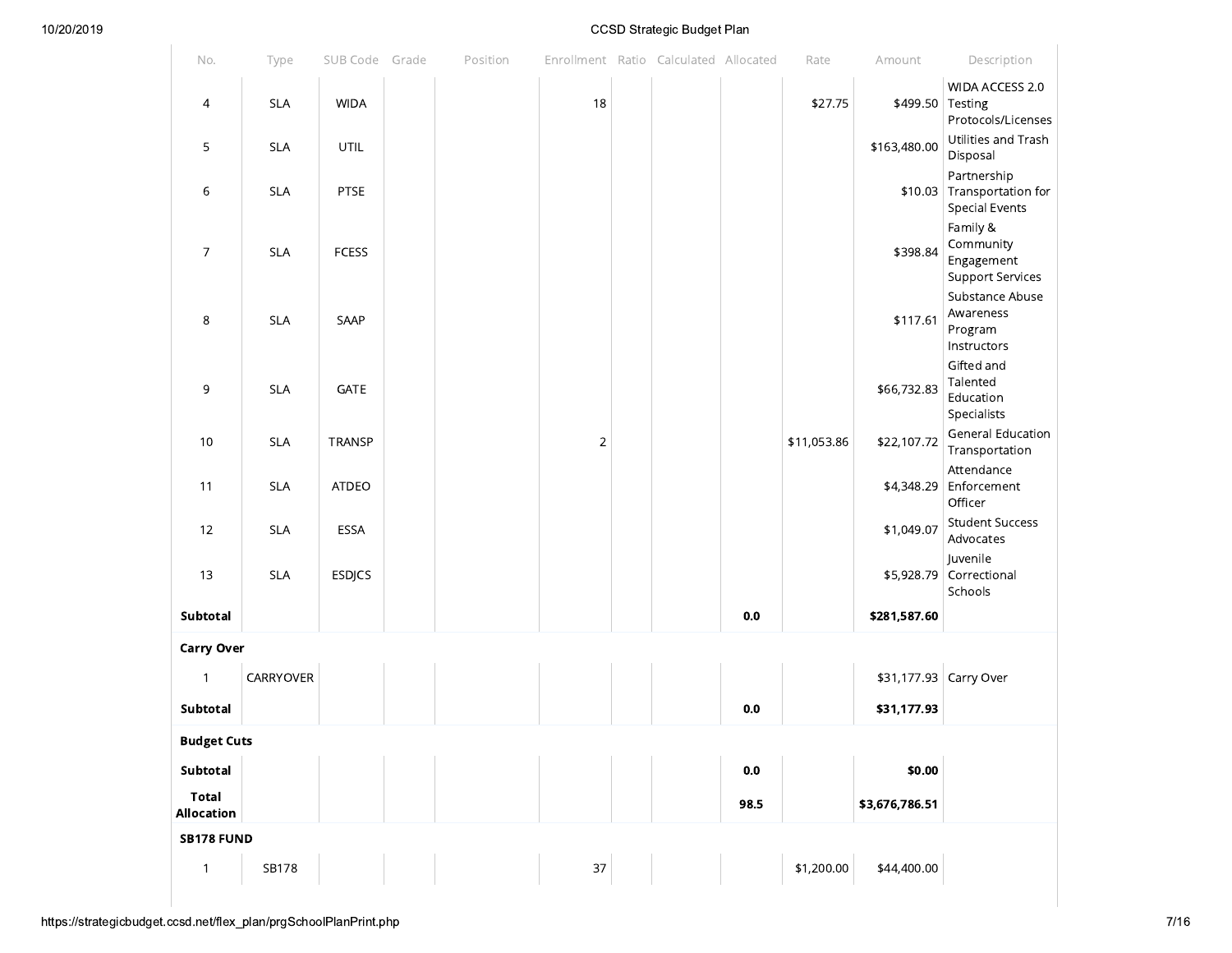| No.                   | Type | SUB Code Grade | Position | Enrollment Ratio Calculated Allocated |  |      | Rate | Amount         | Description |
|-----------------------|------|----------------|----------|---------------------------------------|--|------|------|----------------|-------------|
| Total                 |      |                |          |                                       |  | 0.0  |      | \$44,400.00    |             |
| Grand<br><b>Total</b> |      |                |          |                                       |  | 98.5 |      | \$3,721,186.51 |             |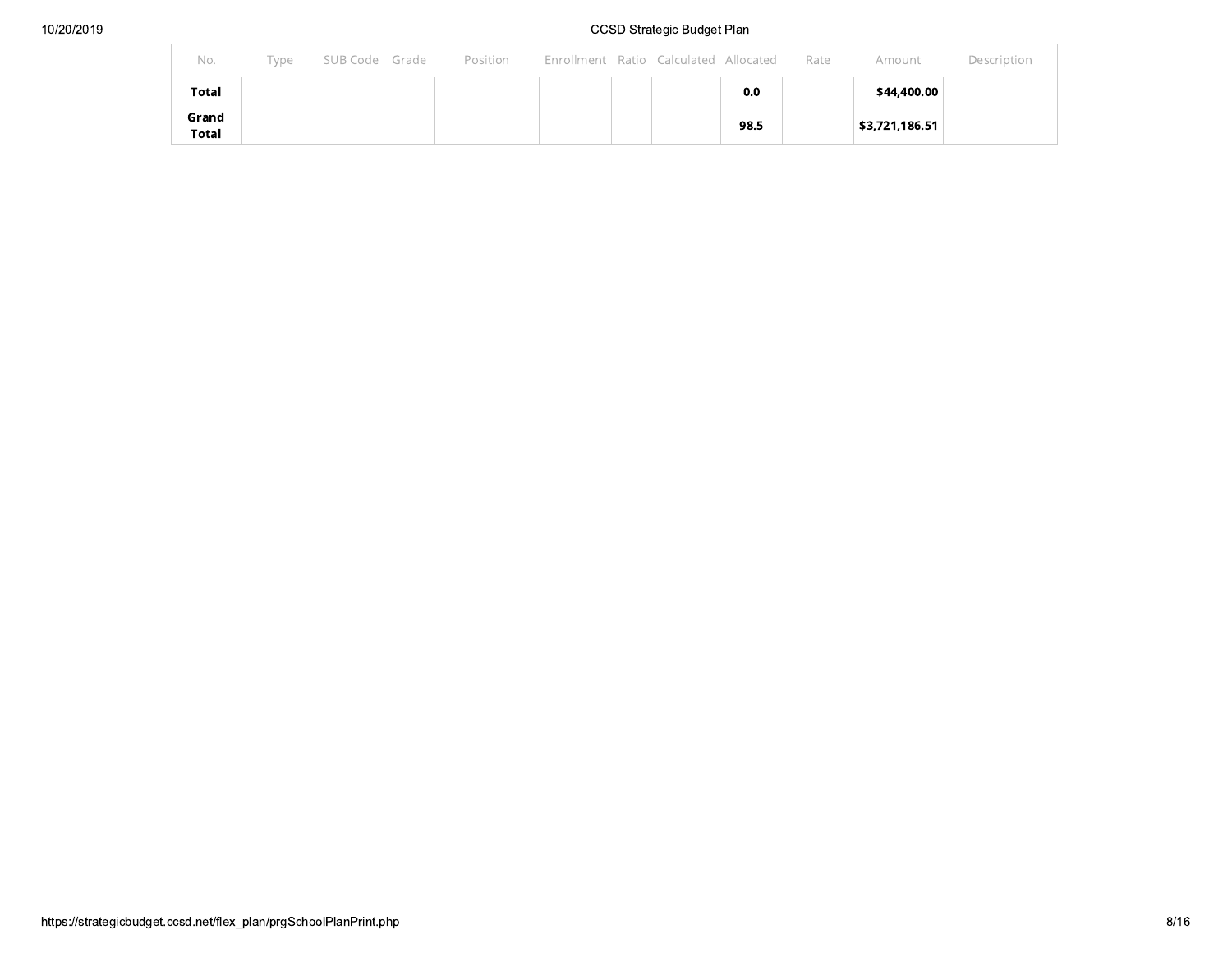# 4. Strategic Budget Plan

## 4.1 General Fund

## 4.1.1 Plan Summary

| No.            | Category                    | <b>FTE</b> | FTE (%) | Cost           | Cost(%) |
|----------------|-----------------------------|------------|---------|----------------|---------|
|                | Administrator               | 2.00       | 5       | \$282,667.96   | 7.69    |
| $\overline{2}$ | Licensed                    | 38.00      | 95      | \$2,497,150.21 | 67.92   |
| 3              | Support Staff               |            |         | \$390,296.23   | 10.62   |
| $\overline{4}$ | <b>Additional Personnel</b> |            |         | \$14,300.00    | 0.39    |
| 5              | Supply and Services         |            |         | \$210,784.00   | 5.73    |
| 6              | Service Level Agreement     |            |         | \$281,587.60   | 7.66    |
| 7              | <b>Total</b>                | 40         |         | \$3,676,786.00 | 100.0   |

#### 4.1.2 Administrative Staffing

| No.                        | Position                                  | Employee Name Cost Type Shared Month |            |   |    | Formulated<br>FTE. |      | Current FTE Planned (FTE) *Diff FUND |      |             | $\%$ | Costs        |
|----------------------------|-------------------------------------------|--------------------------------------|------------|---|----|--------------------|------|--------------------------------------|------|-------------|------|--------------|
|                            | 7050 - ELE<br><b>AST PRINC</b>            |                                      | $\sqrt{2}$ | N | 11 | 1.00               |      | 1.00                                 | 0.00 | <b>GEFD</b> | 100  | \$127,294.66 |
| $\overline{2}$             | 7000 - ELE<br>PRINC <sub>(9</sub><br>MOS) |                                      |            | N | 11 | 1.00               |      | 1.00                                 | 0.00 | <b>GEFD</b> | 100  | \$155,373.30 |
| Subtotal                   |                                           |                                      |            |   |    | 2.00               | 0.00 | 2.00                                 | 0.00 |             |      | \$282,667.96 |
| <b>No Cost</b><br>Subtotal |                                           |                                      |            |   |    | 0.00               | 0.00 | 0.00                                 | 0.00 |             |      | \$0.00       |
| Grand<br>Total             |                                           |                                      |            |   |    | 2.00               | 0.00 | 2.00                                 | 0.00 |             |      | \$282,667.96 |

## 4.1.3 Licensed Staffing

| No. | Grade | Position             | Employee Name  Cost Type Shared  Allocated |   |      | Planned (FTE) *Diff Fund % |      |             |     | Costs        |
|-----|-------|----------------------|--------------------------------------------|---|------|----------------------------|------|-------------|-----|--------------|
|     | K.    | 1000 - KDG 1 AM/1 PM |                                            | N | 4.00 | 4.00                       | 0.00 | <b>GEFD</b> | 100 | \$344,434.51 |
|     |       | 1010 - GRADE 1       |                                            | N | 4.00 | 4.00                       | 0.00 | <b>GEFD</b> | 100 | \$344,434.51 |
| 3   |       | 1020 - GRADE 2       |                                            | N | 5.00 | 5.00                       | 0.00 | <b>GEFD</b> | 100 | \$430,543.14 |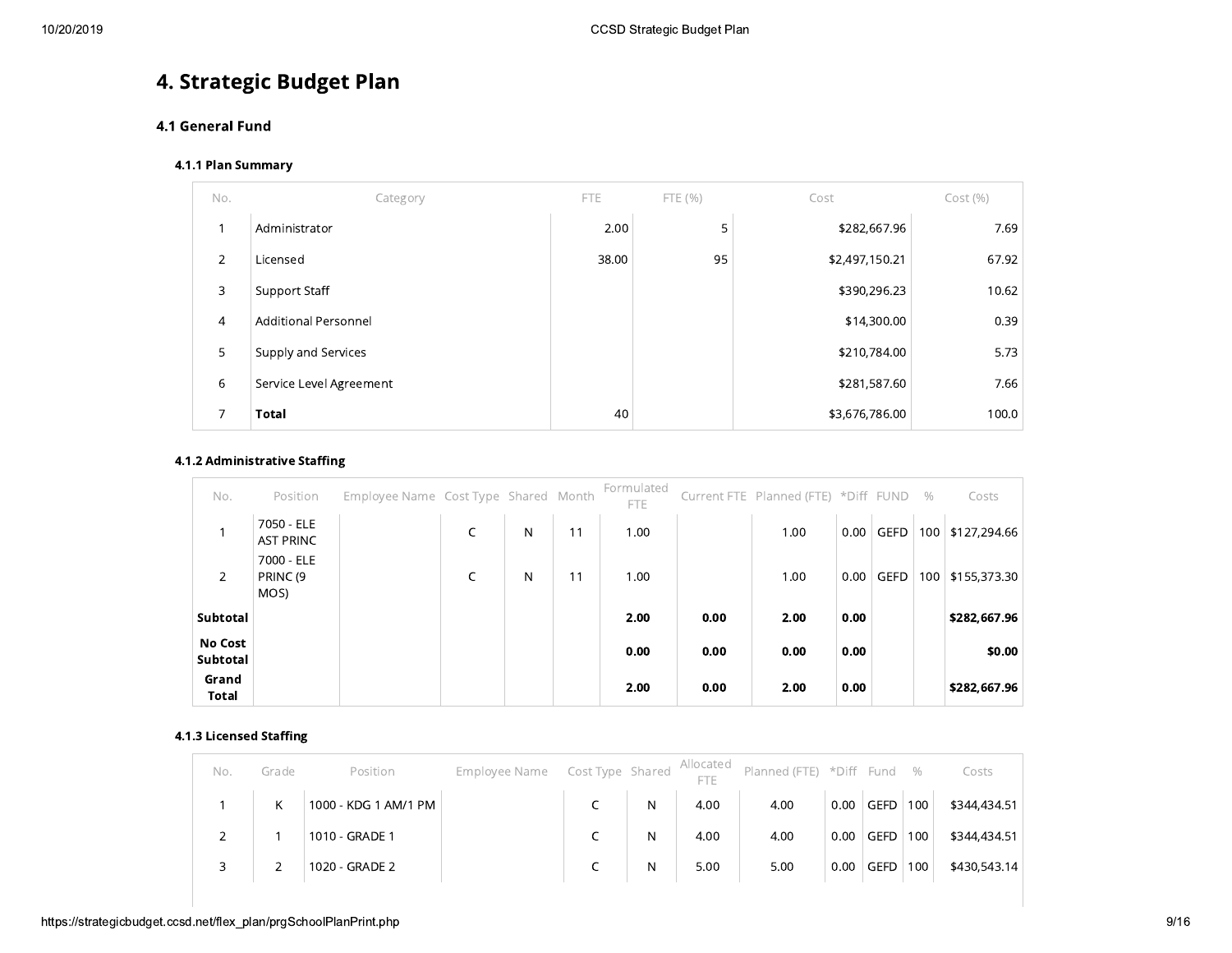| No.                 | Grade          | Position                           | Employee Name                | Cost Type Shared |              | Allocated<br><b>FTE</b> | Planned (FTE) *Diff Fund |         |             | $\%$        | Costs          |
|---------------------|----------------|------------------------------------|------------------------------|------------------|--------------|-------------------------|--------------------------|---------|-------------|-------------|----------------|
| $\overline{4}$      | 3              | 1030 - GRADE 3                     |                              | C                | N            | 4.00                    | 4.00                     | 0.00    | <b>GEFD</b> | 100         | \$344,434.51   |
| 5                   | $\overline{4}$ | 1040 - GRADE 4                     |                              | C                | N            | 2.00                    | 3.00                     | 1.00    | GEFD        | 100         | \$258,325.88   |
| 6                   | 5              | 1050 - GRADE 5                     |                              | C                | N            | 3.00                    | 4.00                     | 1.00    | <b>GEFD</b> | 100         | \$344,434.51   |
| $\overline{7}$      | <b>DISCRE</b>  |                                    |                              | C                | N            | 3.00                    | 0.00                     | $-3.00$ | <b>GEFD</b> | 100         | \$0.00         |
| 8                   |                | 1100 - ART, ELEM                   |                              | C                | N            | 1.00                    | 1.00                     | 0.00    | <b>GEFD</b> | 100         | \$86,108.63    |
| 9                   |                | 1250 - MUSIC, ELEM                 |                              | C                | N            | 1.00                    | 1.00                     | 0.00    | <b>GEFD</b> | 100         | \$86,108.63    |
| 10                  |                | 1260 - PHYSICAL ED                 |                              | C                | N            | 1.00                    | 1.00                     | 0.00    | <b>GEFD</b> | 100         | \$86,108.63    |
| 11                  |                | 1400 - HUMANITIES,<br>ELEM         |                              | C                | N            | 0.00                    | 1.00                     | 1.00    | <b>GEFD</b> | 100         | \$86,108.63    |
| 12                  |                | $8000 -$<br>COUNSELOR/ELE          |                              | C                | N            | 1.00                    | 1.00                     | 0.00    | <b>GEFD</b> | 100         | \$86,108.63    |
| 13                  |                | 8040 - LIBRARY ELE                 |                              | C                | $\mathsf{N}$ | 1.00                    | 0.00                     | $-1.00$ | <b>GEFD</b> | 100         | \$0.00         |
| Subtotal            |                |                                    |                              |                  |              | 30.00                   | 29.00                    | 0.00    |             |             | \$2,497,150.21 |
| $\mathbf{1}$        |                | 6030 - EAR CHLDHD<br>SP ED         | KLOSTY, SHERRI E             | $\mathsf{N}$     | $\mathsf{N}$ | 1.00                    | 1.00                     |         | <b>GEFD</b> | 0           | \$0.00         |
| $\overline{2}$      |                | 6040 - AUTISM<br><b>IMPAIRED</b>   | KING, CINDY L                | ${\sf N}$        | $\mathsf{N}$ | 1.00                    | 1.00                     |         | <b>GEFD</b> | 0           | \$0.00         |
| 3                   |                | 6059 - ARL GEN RR K-8              | MOORE, LANCE T               | $\mathsf{N}$     | N            | 1.00                    | 1.00                     |         | <b>GEFD</b> | 0           | \$0.00         |
| 4                   |                | 6030 - EAR CHLDHD<br>SP ED         | KNIGHT,<br>JACQUELINE T      | $\mathsf{N}$     | $\mathsf{N}$ | 1.00                    | 1.00                     |         | <b>GEFD</b> | 0           | \$0.00         |
| 5                   |                | 6031 - ECSE AUTISM-<br><b>KIDS</b> | ORFE, CHRISTINA M            | $\mathsf{N}$     | N            | 1.00                    | 1.00                     |         | <b>GEFD</b> | 0           | \$0.00         |
| 6                   |                | 6050 - GEN RR ELEM                 | WOLFE, JAMILYNN              | $\mathsf{N}$     | N            | 1.00                    | 1.00                     |         | <b>GEFD</b> | 0           | \$0.00         |
| 7                   |                | 8111 - LEARN STRAT,<br>ELEM        |                              | N                | N            |                         | 1.00                     |         | <b>GEFD</b> | 0           | \$0.00         |
| 8                   |                | 8112 - RBG3<br><b>LEARNING STR</b> | WATTS, ALEXIA F              | $\mathsf{N}$     | $\mathsf{N}$ | 1.00                    | 1.00                     |         | <b>GEFD</b> | 0           | \$0.00         |
| 9                   |                | 6090 - SEVERELY<br><b>EMOT DIS</b> | WOLTHERS JR,<br><b>MARIO</b> | $\mathsf{N}$     | $\mathsf{N}$ | 1.00                    | 1.00                     |         | <b>GEFD</b> | $\mathbf 0$ | \$0.00         |
| No Cost<br>Subtotal |                |                                    |                              |                  |              | 8.00                    | 9.00                     | 0.00    |             |             | \$0.00         |
| Grand<br>Total      |                |                                    |                              |                  |              | 38.00                   | 38.00                    | 0.00    |             |             | \$2,497,150.21 |

## 4.1.4 Support Staff Staffing

 $No.$ 

Position Employee Name Cost Type Shared Pay Grade Entitl. Month Entitl. Hours Month Hours Diff Hrs FUND % Costs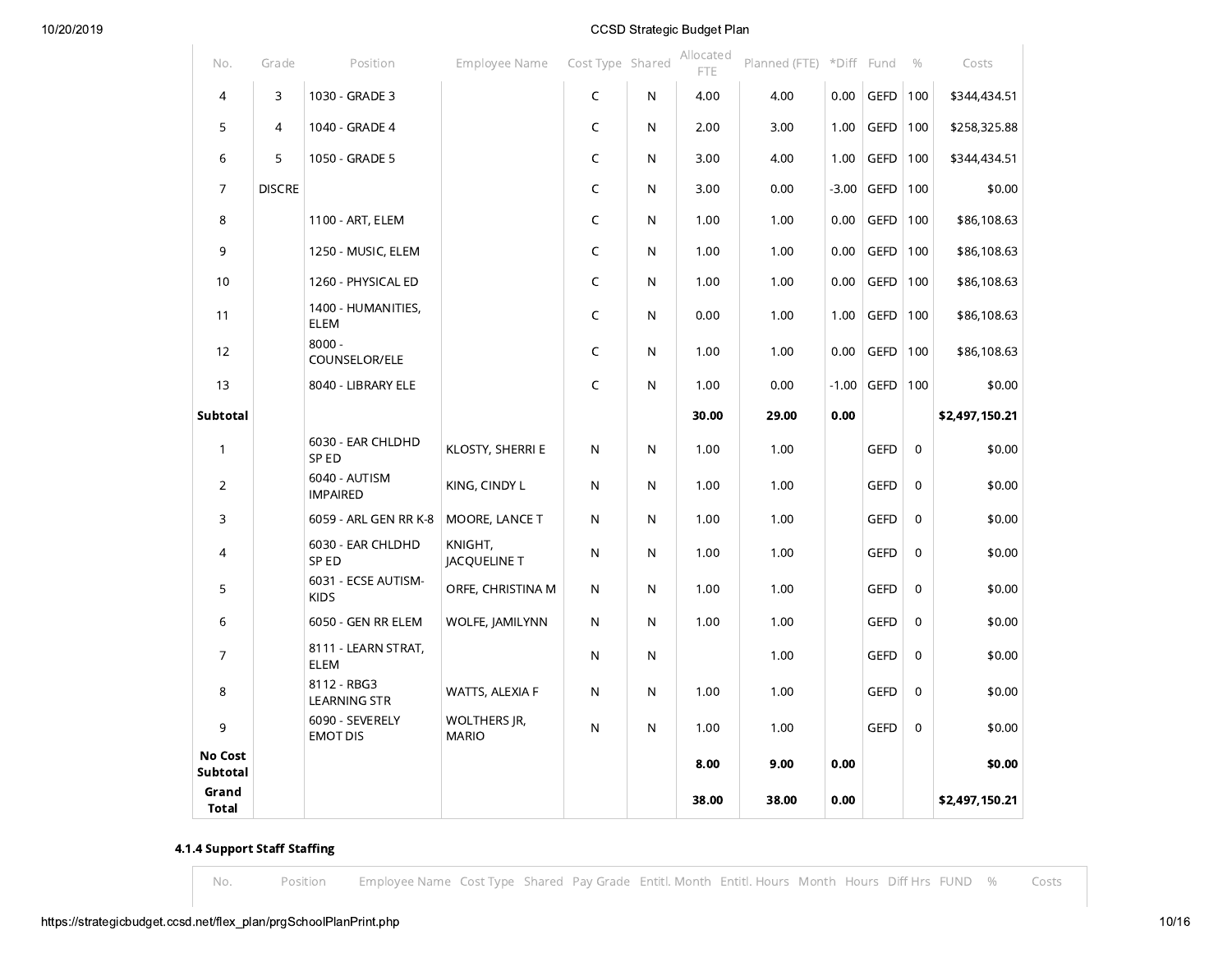| No.            | Position                                     | Employee Name Cost Type Shared Pay Grade Entitl. Month Entitl. Hours Month Hours Diff Hrs FUND |              |              |    |    |      |    |         |          |              | $\%$ | Costs       |
|----------------|----------------------------------------------|------------------------------------------------------------------------------------------------|--------------|--------------|----|----|------|----|---------|----------|--------------|------|-------------|
| $\mathbf{1}$   | 0179 - PE INSTR<br>ASST                      |                                                                                                | $\mathsf C$  | N            | 40 | 9  | 6.0  | 9  | $6.0\,$ | 0.00     | GEFD         | 100  | \$27,480.07 |
| $\overline{2}$ | $1555 -$<br><b>COMPUTER</b><br><b>TECH I</b> |                                                                                                | C            | Y            | 52 | 10 | 4.0  | 10 | 0.0     | $-4.00$  | <b>GEFD</b>  | 100  | \$0.00      |
| 3              | 0310 - SCH<br><b>OFFICE</b><br>MANAGE        |                                                                                                | C            | N            | 50 | 11 | 8.0  | 11 | 8.0     | 0.00     | GEFD         | 100  | \$66,981.73 |
| $\overline{4}$ | 0143 - ELEM<br><b>SCHOOL CLERK</b>           |                                                                                                | C            | N.           | 46 | 11 | 8.0  | 11 | 8.0     | 0.00     | GEFD         | 100  | \$55,029.72 |
| 5              | 0123 - OFFICE<br>SPEC II                     |                                                                                                | C            | N            | 45 | 11 | 0.0  | 11 | 0.0     | 0.00     | GEFD         | 100  | \$0.00      |
| 6              | 0090 - FRST<br>AID/SFTY AST                  |                                                                                                | C            | N            | 43 | 9  | 6.0  | 9  | 6.0     | 0.00     | GEFD         | 100  | \$31,411.81 |
| $\overline{7}$ | 0100 - SCHOOL<br><b>AIDE</b>                 |                                                                                                | C            | N            | 40 | 10 | 6.5  | 10 | 6.5     | 0.00     | GEFD         | 100  | \$32,029.19 |
| 8              | 0105 - LIBRARY<br><b>AIDE</b>                |                                                                                                | C            | N            | 40 | 9  | 5.0  | 9  | 0.0     | $-5.00$  | GEFD         | 100  | \$0.00      |
| 9              | 8110 - HD CUST                               |                                                                                                | C            | N            | 47 | 12 | 8.0  | 12 | 0.0     | $-8.00$  | <b>GEFD</b>  | 100  | \$0.00      |
| 10             | $8040 -$<br>CUSTODIAN                        |                                                                                                | C            | N.           | 43 | 12 | 15.0 | 12 | 0.0     | $-15.00$ | GEFD         | 100  | \$0.00      |
| 11             | 8041 - TEMP<br>CUSTODIAN                     |                                                                                                | C            | N            | 43 | 12 |      | 12 | 0.0     | 0.00     | <b>GEFD</b>  | 100  | \$0.00      |
| 12             | $8040 -$<br><b>CUSTODIAN</b>                 | CASTILLO,<br><b>NORMA</b>                                                                      | C            | N            | 43 |    |      | 12 | 8.0     |          | <b>GEFD</b>  | 100  | \$50,171.46 |
| 13             | $0190 -$<br>INSTRUCTIONAL<br><b>AST</b>      | BREEDING, RIA                                                                                  | C            | Y            | 40 |    |      | 9  | 1.0     |          | <b>GEFD</b>  | 100  | \$3,147.19  |
| 14             | $0190 -$<br>INSTRUCTIONAL<br><b>AST</b>      | PIERCE,<br>DOREEN K                                                                            | C            | Y            | 40 |    |      | 9  | 1.0     |          | GEFD         | 100  | \$3,147.19  |
| 15             | 0179 - PE INSTR<br>ASST                      | NOLAN, KELLY A                                                                                 | C            | Y            | 40 |    |      | 9  | 1.0     |          | GEFD         | 100  | \$3,147.19  |
| 16             | 0090 - FRST<br>AID/SFTY AST                  | CAPOZZOLI,<br><b>BELINDA B</b>                                                                 | C            | N.           | 43 |    |      | 9  | 1.0     |          | <b>GEFD</b>  | 100  | \$3,825.01  |
| 17             | $8040 -$<br>CUSTODIAN                        | SERPAS-NEAL,<br>CRYSTAL                                                                        | $\mathsf{C}$ | N.           | 43 |    |      | 12 | $7.0\,$ |          | GEFD $ 100 $ |      | \$44,799.61 |
| 18             | 8110 - HD CUST                               | JAEGER, SUSAN<br>K                                                                             | C            | $\mathsf{N}$ | 47 |    |      | 12 | 8.0     |          | GEFD         | 100  | \$62,556.39 |
| 19             | 0162 - SPTA II                               | TIDWELL,<br>JANETTE<br><b>ASTORGA</b>                                                          | C            | $\mathsf{N}$ | 44 |    |      | 9  | 1.0     |          | GEFD         | 100  | \$3,675.21  |
| 20             | 0162 - SPTA II                               | RODRIGUEZ,<br><b>IRIS SELENIA</b>                                                              | C            | ${\sf N}$    | 44 |    |      | 9  | 1.0     |          | GEFD         | 100  | \$2,894.46  |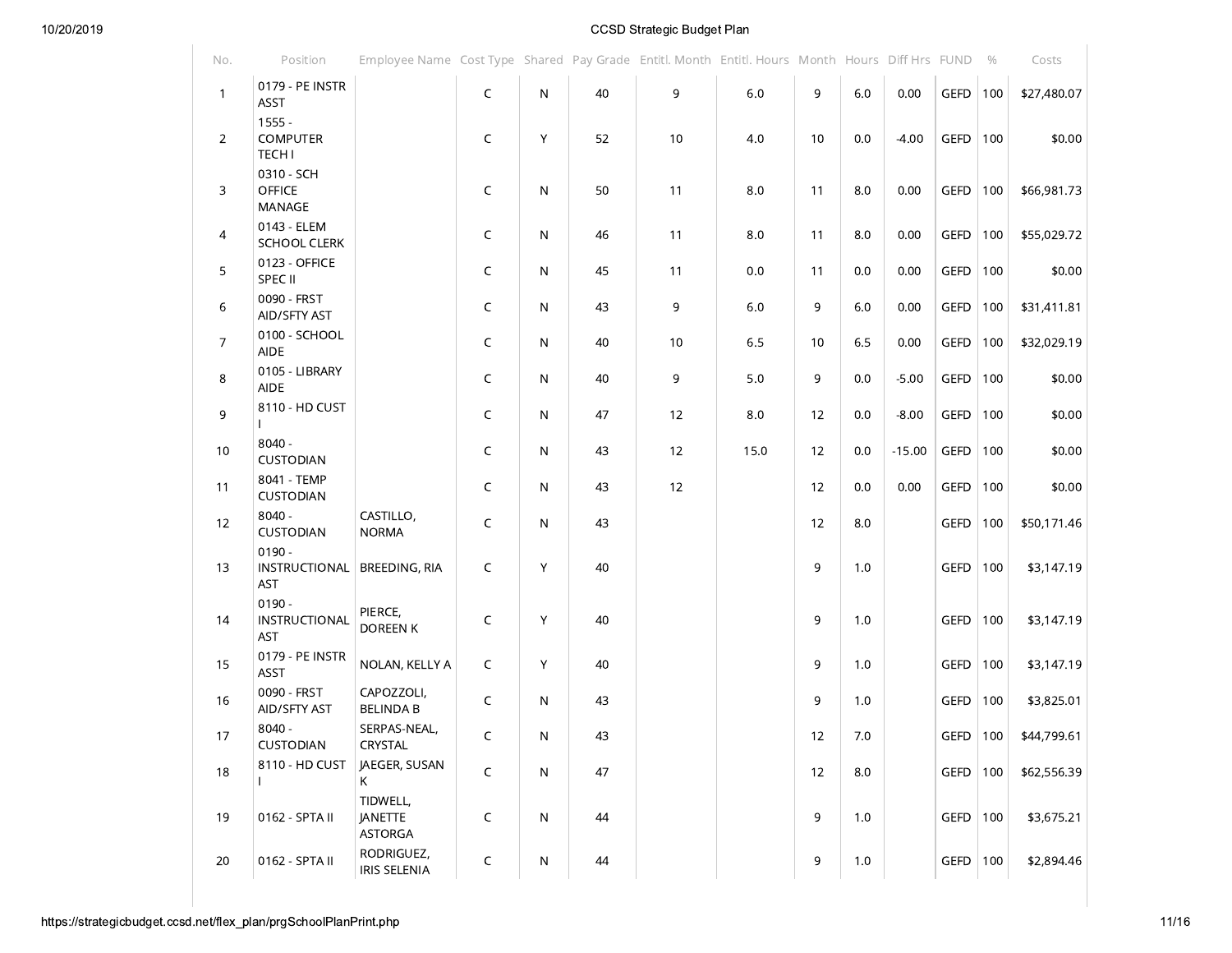| No.                        | Position                                | Employee Name Cost Type Shared Pay Grade Entitl. Month Entitl. Hours Month Hours Diff Hrs FUND % |              |              |  |     |   |       |             |             | Costs        |
|----------------------------|-----------------------------------------|--------------------------------------------------------------------------------------------------|--------------|--------------|--|-----|---|-------|-------------|-------------|--------------|
| Subtotal                   |                                         |                                                                                                  |              |              |  |     |   | 63.5  |             |             | \$390,296.23 |
| $\mathbf{1}$               | 0162 - SPTA II                          | RANDOLPH,<br><b>MARKITA S</b>                                                                    | $\mathsf{N}$ | N            |  | 6.5 | 9 | 6.5   | <b>GEFD</b> | 0           | \$0.00       |
| $\overline{2}$             | 0162 - SPTA II                          | MOORE, EVON<br>M                                                                                 | $\mathsf{N}$ | $\mathsf{N}$ |  | 6.0 | 9 | 6.0   | <b>GEFD</b> | $\mathbf 0$ | \$0.00       |
| 3                          | 0162 - SPTA II                          | GONZALEZ,<br><b>MARIA L</b>                                                                      | $\mathsf{N}$ | N            |  | 6.5 | 9 | 6.5   | <b>GEFD</b> | $\mathbf 0$ | \$0.00       |
| $\overline{4}$             | 0162 - SPTA II                          | TIDWELL,<br><b>JANETTE</b><br><b>ASTORGA</b>                                                     | $\mathsf{N}$ | N            |  | 6.0 | 9 | 6.0   | <b>GEFD</b> | $\mathbf 0$ | \$0.00       |
| 5                          | $0190 -$<br>INSTRUCTIONAL<br><b>AST</b> | <b>BREEDING, RIA</b>                                                                             | $\mathsf{N}$ | N            |  | 5.0 | 9 | 5.0   | <b>GEFD</b> | $\mathbf 0$ | \$0.00       |
| 6                          | $0190 -$<br>INSTRUCTIONAL<br><b>AST</b> | PIERCE,<br>DOREEN K                                                                              | $\mathsf{N}$ | N            |  | 5.0 | 9 | 5.0   | <b>GEFD</b> | 0           | \$0.00       |
| $\overline{7}$             | 0160 - SPEC<br>PROGRAMS TA              | LAUDERDALE,<br>CARMEN                                                                            | $\mathsf{N}$ | N            |  | 6.0 | 9 | 6.0   | <b>GEFD</b> | 0           | \$0.00       |
| 8                          | 0160 - SPEC<br>PROGRAMS TA              | ORELLANA,<br><b>NICOLE</b>                                                                       | $\mathsf{N}$ | $\mathsf{N}$ |  | 6.0 | 9 | 6.0   | <b>GEFD</b> | $\mathbf 0$ | \$0.00       |
| <b>No Cost</b><br>Subtotal |                                         |                                                                                                  |              |              |  |     |   | 47.0  |             |             | \$0.00       |
| Grand<br>Total             |                                         |                                                                                                  |              |              |  |     |   | 110.5 |             |             | \$390,296.23 |

## 4.1.5 Supplies and Services

| No.            | <b>GLACCOUNT#</b> | Name                                     | Previous Spent | Reason | Amount       | (% )   |
|----------------|-------------------|------------------------------------------|----------------|--------|--------------|--------|
|                |                   | 9110001241 Rhodes ES-Regular Instruction |                |        |              |        |
| 2              | 5610700000        | <b>Custodial Supplies</b>                | \$1,664.95     |        |              | 0.00   |
| 3              | 5810000000        | Dues and Fees                            | \$441.05       |        |              | 0.00   |
| $\overline{4}$ | 5320000000        | <b>Education Services</b>                | \$2,184.00     |        |              | 0.00   |
| 5              | 5610000000        | <b>General Supplies</b>                  | \$3,987.49     |        | \$210,784.00 | 100.00 |
| 6              | 5640000000        | Other Books                              | \$776.94       |        |              | 0.00   |
| 7              | 5531000001        | Postage                                  | \$21.36        |        |              | 0.00   |
| 8              | 5550000000        | Printing and Binding                     | \$464.25       |        |              | 0.00   |
| 9              | 5430000000        | Repairs and Maintenance                  | \$0.00         |        |              | 0.00   |
| 10             | 5650000000        | <b>Technology Supplies</b>               | \$4,469.14     |        |              | 0.00   |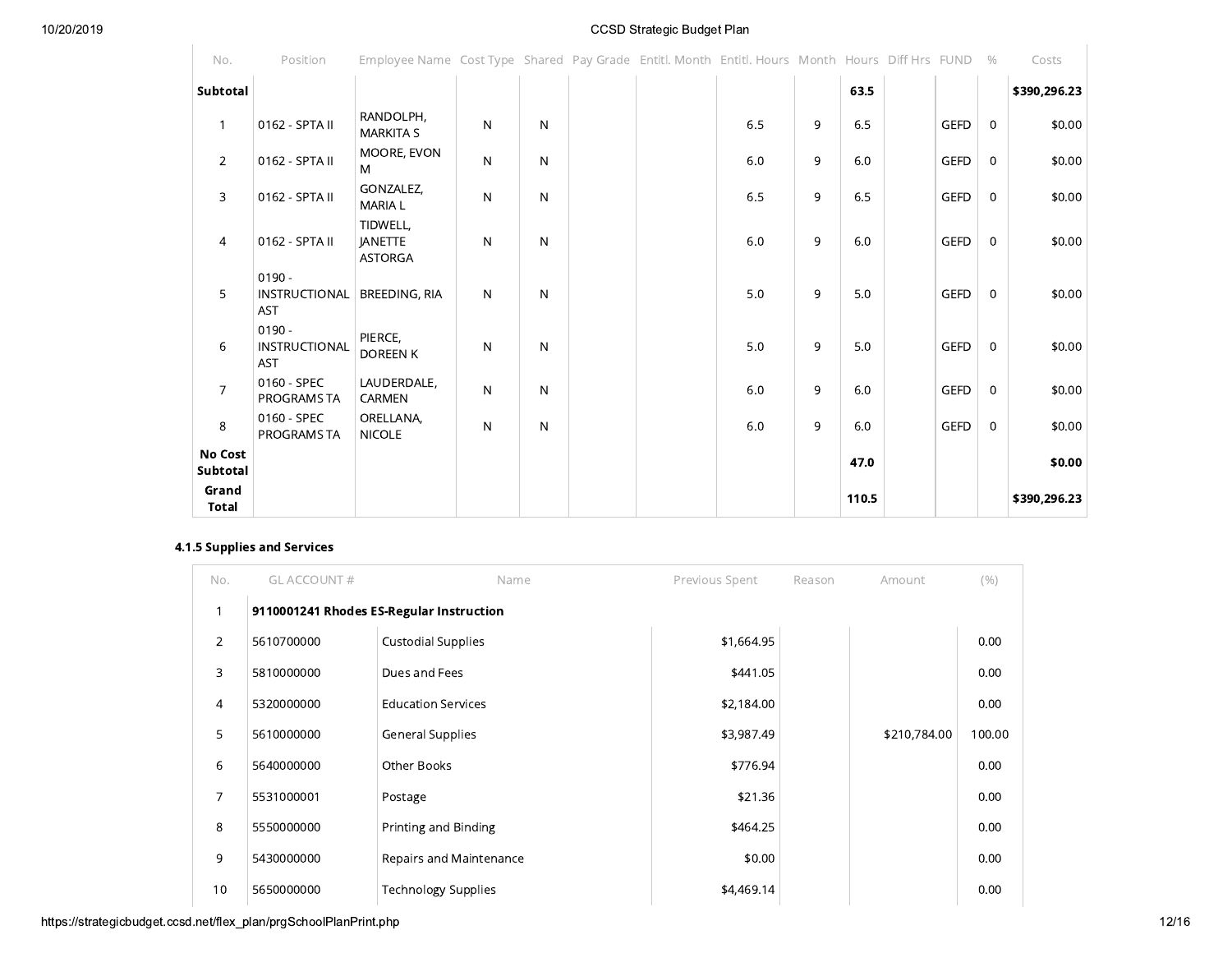| No.          | GL ACCOUNT #                          | Name                                   | Previous Spent | Reason | Amount       | (% ) |
|--------------|---------------------------------------|----------------------------------------|----------------|--------|--------------|------|
| 11           | 5641000000                            | Textbooks                              | \$24,076.59    |        |              | 0.00 |
| 12           | 5580000000                            | Travel                                 | \$0.00         |        |              | 0.00 |
| 13           | 9110002241 Rhodes ES-Library Services |                                        |                |        |              |      |
| 14           | 9110003241 Rhodes ES-Field Trips      |                                        |                |        |              |      |
| 15           | 5513000000                            | Field Trip Clearing                    | \$40.00        |        |              | 0.00 |
| 16           | 9110004241 Rhodes ES-Medical Supply   |                                        |                |        |              |      |
| 17           | 5610000000                            | <b>General Supplies</b>                | \$0.00         |        |              | 0.00 |
| 18           | 9110005241 Rhodes ES-Admin            |                                        |                |        |              |      |
| 19           | 5610000000                            | <b>General Supplies</b>                | \$0.00         |        |              | 0.00 |
| 20           | 5531000001                            | Postage                                | \$882.13       |        |              | 0.00 |
| 21           | 9110006241 Rhodes ES-Custodial        |                                        |                |        |              |      |
| 22           | 5610700000                            | <b>Custodial Supplies</b>              | \$1,199.56     |        |              | 0.00 |
| 23           | 5610000000                            | General Supplies                       | \$0.00         |        |              | 0.00 |
| 24           |                                       | 9110012241 Rhodes ES-Staff Development |                |        |              |      |
| 25           | 5220100000                            | <b>FICA</b>                            | \$110.22       |        |              | 0.00 |
| 26           | 5221000000                            | Medicare                               | \$0.00         |        |              | 0.00 |
| 27           | 5260100000                            | State Unemployment Insurance           | \$0.78         |        |              | 0.00 |
| 28           | 5126647000                            | <b>Teacher Substitute</b>              | \$1,440.00     |        |              | 0.00 |
| 29           | 5270100000                            | Workers Compensation Insurance         | \$12.30        |        |              | 0.00 |
| <b>Total</b> |                                       |                                        | \$41,770.76    |        | \$210,784.00 |      |

#### 4.1.6 Additional Personnel Costs

| No.   | Group | Description | Type     | Preps | Block | Start | End | Days | Hours<br>Per Day | Cost        |
|-------|-------|-------------|----------|-------|-------|-------|-----|------|------------------|-------------|
|       | N     |             | CT - CTT |       | N     |       |     |      |                  | \$14,300.00 |
| Total |       |             |          |       |       |       |     |      |                  | \$14,300.00 |

## 4.1.7 Service Level Agreements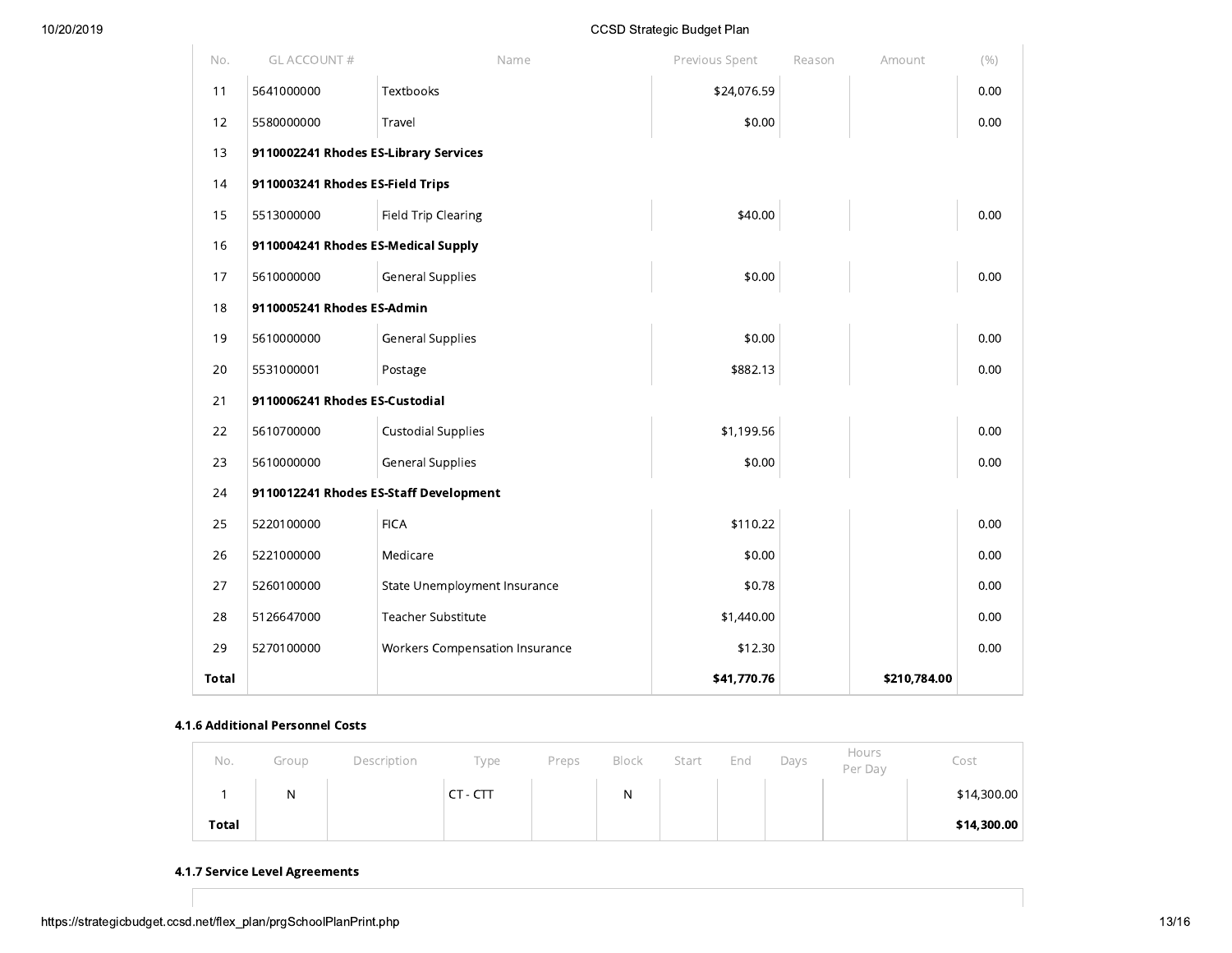#### 10/20/2019

## **CCSD Strategic Budget Plan**

| No.            | SLA code                                                                       | Service Dept                            | Doc Link                 |              | Allocation Use Central Service | Cost         |
|----------------|--------------------------------------------------------------------------------|-----------------------------------------|--------------------------|--------------|--------------------------------|--------------|
| 1              | ELLPT - English Language Learner Placement<br><b>Testing Personnel</b>         | 121 - ASSESSMENT ELL                    | Review<br><b>Docment</b> | 1141.98      | Y                              | 1141.98      |
| $\overline{2}$ | FDLM - Landscape Maintenance                                                   | 587 - FACILITIES ADM                    |                          | 14812.94     | Y                              | 14812.94     |
| 3              | MAP - Measures of Academic Progress (MAP)<br><b>Testing Protocols/Licenses</b> | 121 - ASSESSMENT ELL                    |                          | 960.00       | Y                              | 960.00       |
| $\overline{4}$ | WIDA - WIDA ACCESS 2.0 Testing<br>Protocols/Licenses                           | 121 - ASSESSMENT ELL                    |                          | 499.50       | Y                              | 499.50       |
| 5              | UTIL - Utilities and Trash Disposal                                            | 050 - BUSINESS &<br><b>FINANCE</b>      |                          | 163480.00    | Y                              | 163480.00    |
| 6              | PTSE - Partnership Transportation for Special<br>Events                        | 008 - FACES                             |                          | 10.03        | Y                              | 10.03        |
| $\overline{7}$ | FCESS - Family & Community Engagement<br><b>Support Services</b>               | 008 - FACES                             |                          | 398.84       | Y                              | 398.84       |
| 8              | SAAP - Substance Abuse Awareness Program<br>Instructors                        | 151 - ESD - EDUCATION<br><b>OPTIONS</b> |                          | 117.61       | Y                              | 117.61       |
| 9              | GATE - Gifted and Talented Education Specialists                               | 166 - GATE EDUCATION                    |                          | 66732.83     | Y                              | 66732.83     |
| 10             | TRANSP - General Education Transportation                                      | 170 - TRANSPORTATION                    |                          | 22107.72     | Y                              | 22107.72     |
| 11             | ATDEO - Attendance Enforcement Officer                                         | 151 - ESD - EDUCATION<br><b>OPTIONS</b> |                          | 4348.29      | Y                              | 4348.29      |
| 12             | <b>ESSA - Student Success Advocates</b>                                        | 153 - INSTITUTIONAL<br><b>PROGRAMS</b>  |                          | 1049.07      | $\mathsf{N}$                   |              |
| 13             | ESDJCS - Juvenile Correctional Schools                                         | 151 - ESD - EDUCATION<br><b>OPTIONS</b> |                          | 5928.79      | Y                              | 5928.79      |
| <b>Total</b>   |                                                                                |                                         |                          | \$281,587.60 |                                | \$280,538.53 |

## 4.2 SB178 Fund Fund

## 4.2.1 Plan Summary

| No.            | Category                    | <b>FTE</b> | FTE (%) | Cost        | Cost(%) |
|----------------|-----------------------------|------------|---------|-------------|---------|
| 1              | Administrator               | 0.00       |         | \$0.00      |         |
| 2              | Licensed                    | 0.00       |         | \$0.00      |         |
| 3              | Support Staff               |            |         | \$0.00      |         |
| $\overline{4}$ | <b>Additional Personnel</b> |            |         | \$14,300.00 | 32.21   |
| 5              | Supply and Services         |            |         | \$30,100.00 | 67.79   |
| 6              | <b>Total</b>                |            |         | \$44,400.00 | 100.0   |
| $\overline{7}$ | Evidence A (>=90%)          |            |         | \$44,400.00 | 100     |
|                |                             |            |         |             |         |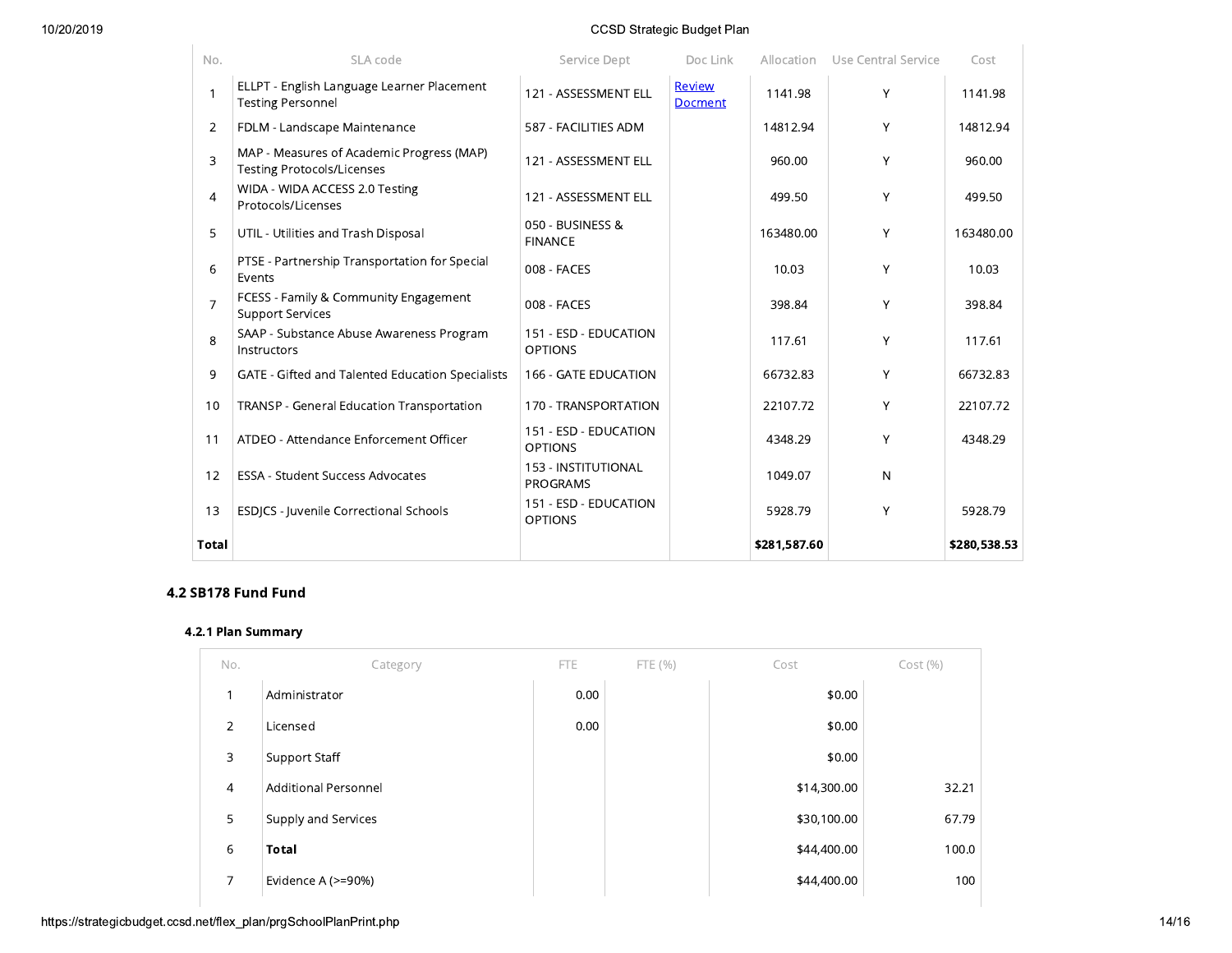| No.         | Category                        | <b>Service</b><br><b>There</b> | ' E (%)<br>$-1$ | _ost   | Cost (%) |
|-------------|---------------------------------|--------------------------------|-----------------|--------|----------|
| $\sim$<br>ີ | <sup>∣</sup> Evidence B (<=10%) |                                |                 | \$0.00 |          |

## 4.2.2 Administrative Staffing

 $\mathcal{L}_{\mathcal{A}}$ 

|               |  | No. Group Position Employee Name Shared Pay Grade Month Planned (FTE) Hours FUND % Costs |  |     |     |  |        |
|---------------|--|------------------------------------------------------------------------------------------|--|-----|-----|--|--------|
| Total $\vert$ |  |                                                                                          |  | 0.0 | 0.0 |  | \$0.00 |

#### 4.2.3 Licensed Staffing

| ' No.        |  | Group Position Employee Name Shared Pay Grade Month Planned (FTE) Hours FUND % Costs |  |  |     |  |        |
|--------------|--|--------------------------------------------------------------------------------------|--|--|-----|--|--------|
| <b>Total</b> |  |                                                                                      |  |  | 0.0 |  | \$0.00 |

## 4.2.4 Support Staff Staffing

|               |  | No. Group Position Employee-Name Shared Pay-Grade Month Planned (FTE) Hours FUND % Costs |  |                                                                                                                      |  |  |
|---------------|--|------------------------------------------------------------------------------------------|--|----------------------------------------------------------------------------------------------------------------------|--|--|
| Total $\vert$ |  |                                                                                          |  | $\begin{array}{ c c c c c c }\hline \text{o.o} & \text{o.o} & \text{ } & \text{ } & \text{ } & \text{ } \end{array}$ |  |  |

## 4.2.5 Supplies and Services

| No.          | <b>GL ACCOUNT #</b>                     | Name                                     | Previous Spent | Reason                    | Amount      | (% )   |  |  |  |  |
|--------------|-----------------------------------------|------------------------------------------|----------------|---------------------------|-------------|--------|--|--|--|--|
|              |                                         | 9120501241 241 NEFP Reg Inst - RHODES ES |                |                           |             |        |  |  |  |  |
| 2            | 5610000000                              | <b>General Supplies</b>                  | \$0.00         |                           |             | 0.00   |  |  |  |  |
| 3            | 5651000000                              | Software-Supplies                        | \$0.00         | Ready Gen Curriculum kits | \$30,100.00 | 100.00 |  |  |  |  |
| 4            | 5641000000                              | Textbooks                                | \$0.00         |                           |             | 0.00   |  |  |  |  |
| 5            | 9120502241 241 NEFP Stf Dev - RHODES ES |                                          |                |                           |             |        |  |  |  |  |
| <b>Total</b> |                                         |                                          | \$0.00         |                           | \$30,100.00 |        |  |  |  |  |

#### 4.2.6 Additional Personnel Costs

| No.          | Group | Description | Type     | Preps | Block | Start | End | Days | Hours<br>Per Dav | Cost        |
|--------------|-------|-------------|----------|-------|-------|-------|-----|------|------------------|-------------|
|              | ∽     |             | CT - CTT |       | N     |       |     |      |                  | \$14,300.00 |
| <b>Total</b> |       |             |          |       |       |       |     |      |                  | \$14,300.00 |